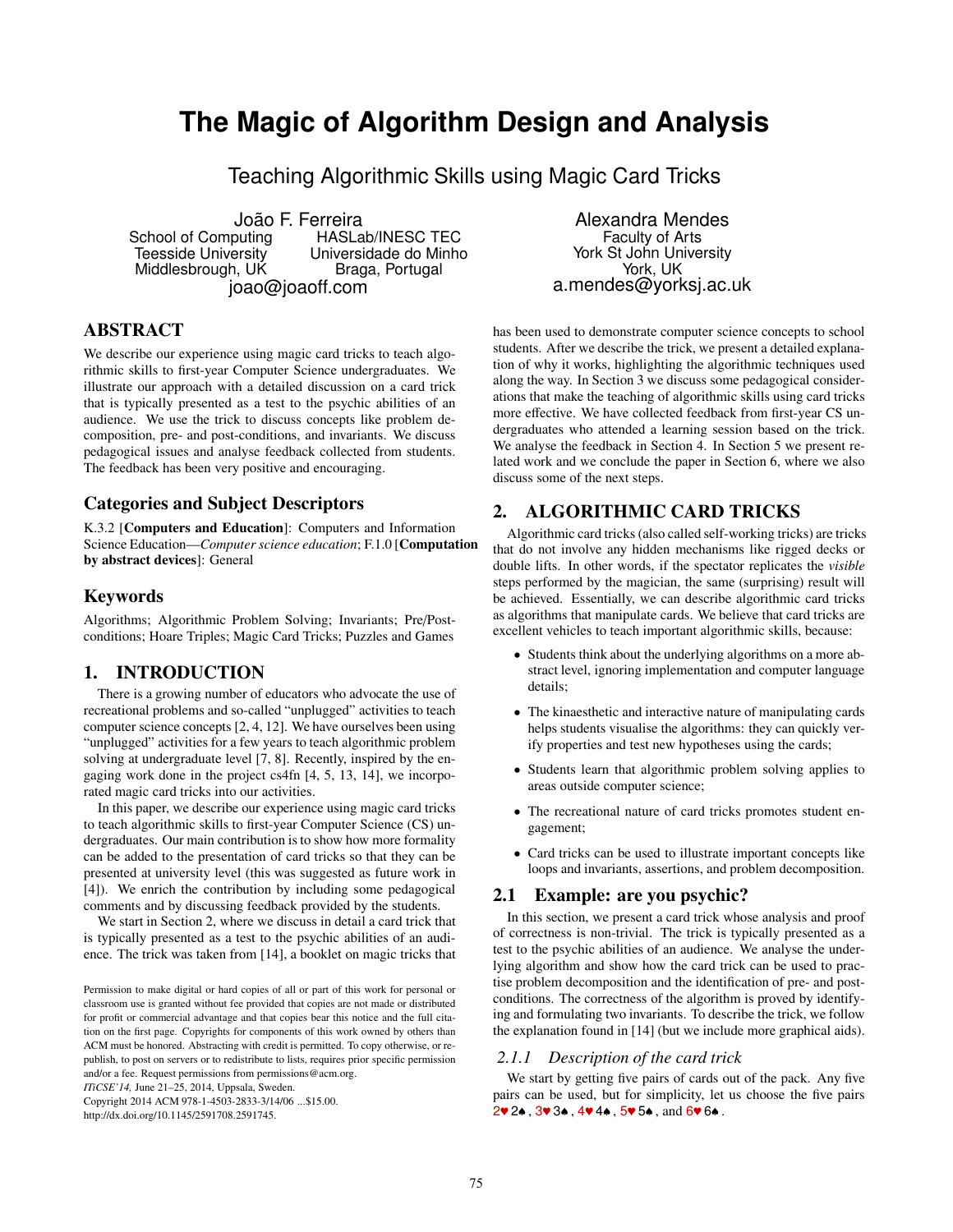Next, set the cards up in one ordered pile as shown in Figure 1. Show the pile to the audience and explain that the trick is about to start.



Figure 1: Five pairs of cards as one ordered pile.

To facilitate the explanation of the trick, we explain how to perform it with the faces of the cards up. *However, when performing the trick, the faces should be down!*

Spread the cards in your hand and have the audience point to any card. Split the pack at that point and place the top pile at the bottom of the pack. Repeat this until the audience is happy the cards are well mixed. For example, if the audience points to the four of hearts shown in the left image of Figure 2, the resulting deck is the one on the right image.



Figure 2: Mix the cards until the audience is happy, by cutting the pack at the point selected by the audience.

When the audience is happy the cards are well mixed, deal the top five cards, one at a time, into a pile on the table, thereby reversing their order. Place the remaining undealt cards in a second pile beside them. By putting this second pile straight down you have kept their order the same. For example, from the deck shown in the right image of Figure 2, we get the two piles shown in Figure 3. Please note that the card  $5\vee$  is the top card in the right deck shown in Figure 2. (Remember that when performing the trick, the cards should have their faces down.)



Figure 3: Division into two piles. The left pile contains the top 5 cards of the right deck shown in Figure 2, in reverse order. The right pile contains the remaining cards, in the original order.

Explain to the audience that as there are 5 cards in each pile you will give them 4 chances to use their psychic powers. They can have 4 swaps. A swap involves taking the top card on one of the piles and placing it on the bottom of the same pile. Explain that they can, for example, do all 4 swaps on one pile, 2 on each, or 3 on one and 1 on the other. It is their choice, remembering that their aim is to be left with two matching cards. For example, if the audience chooses to perform 3 swaps on the left pile of Figure 3 and 1 swap on the right pile of Figure 3, the resulting piles are the ones shown in Figure 4.



Figure 4: Resulting piles if the audience chooses to perform 3 swaps on the left pile of Figure 3 and 1 swap on the right pile of Figure 3.

Once the 4 swaps are made, remove the top card on each pile and place them aside (with their faces down!). Point out that it does not matter what they are as they are being discarded. Now there are 4 cards in each pile, as shown in Figure 5.



Figure 5: After the top card on each pile is removed, we are left with two piles of 4 cards. We place the two removed cards aside.

At this point, offer the spectator 3 swaps in total, and once the swaps are done remove the top two cards from the piles. There are now three cards left in each pile, so give them two swaps this time, and again remove the top card from both piles. This leaves two cards in each pile. This is their final chance to get it right. Tell the audience that one swap is left, and one card can make all the difference. They choose their swap, and the top two cards from each pile are discarded. Now it is time to reveal the final two single cards left on the table. They match! The audience chose freely how to mix the cards and which cards to eliminate, so it was their secret psychic powers that came through to ensure a match at the end. Give their jaw time to drop, then dramatically reveal that all the pairs of cards they removed match in value too.

#### *2.1.2 Discussion and analysis of the trick*

This trick can be used to discuss the specification of algorithms (via Hoare triples), the identification of pre- and post-conditions, problem decomposition, and the identification and formulation of invariants [8]. It also provides a good example to discuss the concept of *proof of correctness*, because students are very keen on understanding why the trick works.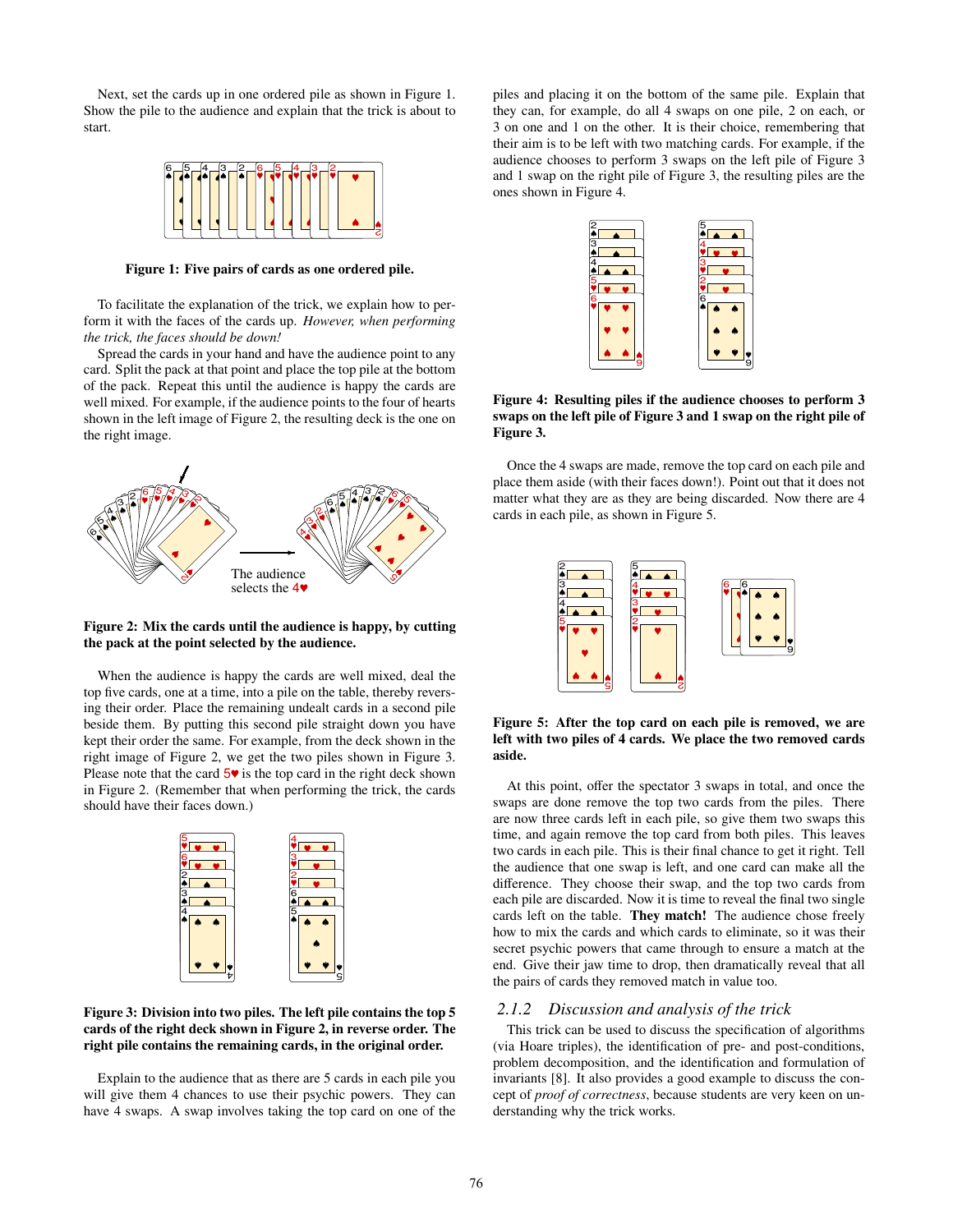In what follows, we explain our approach when presenting the analysis of the trick to first-year CS undergraduates.

Formal specification and abstraction. The first step in the analysis of the algorithm is to specify what it does. Using a *Hoare triple*, a high-level specification can be written as:

{ 10 cards: 2r 3r 4r 5r 6r 2♠ 3♠ 4♠ 5♠ 6♠ }

*perform card trick*

{ 1 pair: pile1 =  $N \triangle$  pile2 =  $N$ 

where  $N$  is the number on a card  $\}$ 

In the description of the trick we referred to both piles as "left" and "right". Here, we name them pile1 and pile2. The expression "pile1= $N \wedge$  pile2= $N$ " means that pile1 and pile2 both contain one card with the number *N*; we use the conjunction operator  $\land$  to denote "and". The expressions between curly brackets correspond to assertions. An expression of the form { P } *S* { Q } where *P* and *Q* are predicates and *S* is a program statement (i.e., an algorithm) is called a *Hoare triple*. It means that if *P* is true before the execution of the statement *S* , execution of *S* is guaranteed to terminate in a state where property  $Q$  is true. We are stating that when we start the trick with the 10 cards  $2 \times 3 \times 4 \times 5 \times 6 \times 3$  4 4 5 4 5 6 % we are always guaranteed to terminate with 1 pair of cards with the same number.

An important algorithmic skill is the avoidance of unnecessary detail, so we start by observing that the suits of the cards are irrelevant and the trick works with any five pairs. We can thus abstract from the specific cards used and be more general by introducing variable names to represent arbitrary cards:

{ 10 cards: *ABCDE ABCDE* }

*perform card trick*

{ 1 pair: pile1 =  $N \triangle$  pile2 =  $N$ 

where  $N$  is the number on a card  $\}$ 

There are many (and possibly better) choices for expressing the preand the post-condition. The one we use was tested and works well with first-year CS undergraduates.

Problem decomposition. Now that we have a high-level specification, a reasonable step is to decompose the problem into simpler components. The algorithm can be decomposed into three main parts: the "shuffling" process, where the audience chooses how to mix the cards; the division into two different piles; and finally, the part where multiple swaps are performed. We can express this decomposition as follows:

{ 10 cards: *ABCDE ABCDE* }

*shu*ffl*e*

$$
\{\ ?\ \};
$$

*divide into two piles*

{ ? };

*perform swaps*

- { 1 pair: pile1 =  $N \triangle$  pile2 =  $N$
- where  $N$  is the number on a card  $\}$

The goal now is to characterise the assertions marked with "?". We investigate each part separately.

The specification and decomposition of the problem are obtained through an interactive discussion with the entire classroom. For the remaining steps of the analysis, the students work together in small groups.

Shuffling step. In the first part of the algorithm, we ask the audience to point to any card and we split the pack at that point, placing the top pile at the bottom of the pack. We repeat this until the audience is happy the cards are well mixed. Figure 2 shows how the initial pack changes when the audience selects the four of hearts. The figure also shows that the cards are indeed mixed, that is, the order of the cards changes. However, there is a key property being maintained by this mixing process: *the top five cards match the bottom five cards*. In other words, the sequence of numbers corresponding to the top five cards is the same as the sequence of numbers corresponding to the bottom five cards. This can be easily observed in the right image of Figure 2, where the top five cards are  $5 \times 6 \times 2 \cdot 3 \cdot 4 \cdot 4$  and the bottom five cards are  $5 \cdot 6 \cdot 2 \cdot 3 \cdot 4 \cdot 1$ .

This property is also satisfied by the initial configuration (shown in the left image of Figure 2). Since the mixing process corresponds to a finite sequence of rotations, the property will clearly be maintained. In other words, it does not matter how many times the pack is rotated, the top five cards will always match the bottom five cards.

We can thus conclude that an invariant of the mixing process is: *the top five cards match the bottom five cards*. A simple way to specify this invariant is as follows:

{ 10 cards: *the top five cards match the bottom five cards* } *shu*ffl*e*

{ 10 cards: *the top five cards match the bottom five cards* }

We can avoid the use of natural language and be more consistent with the pre-condition written above, by introducing five new variables  $A', B', C', D', E'$ :

{ 10 cards: *ABCDE ABCDE* }

*shu*ffl*e*

{ 10 cards: *A* ′*B* ′*C* ′*D* ′*E* ′ *A* ′*B* ′*C* ′*D* ′*E* ′ }

The introduction of new variables is necessary because we do not know what will be the first card in the sequence; nevertheless, we are certain that the top five cards will match the bottom five.

Creating two piles. When the audience is happy the cards are well mixed, we deal the top five cards, one at a time, into a pile on the table, thereby reversing their order. We then place the remaining undealt cards in a second pile beside them. By putting this second pile straight down we keep their order the same. For example, from the deck shown in the right image of Figure 2, we get the two piles shown in Figure 3. It is easy to see that these piles are reverses of each other. A simple way to specify this is:

{ 10 cards: *A'B'C'D'E' A'B'C'D'E'* }

*divide into two piles*

{ 10 cards: pile1 =  $E'D'C'B'A' \wedge$  pile2 =  $A'B'C'D'E'$ }

A more compact and formal way of writing the post-condition is as follows:

{ 10 cards: *A* ′*B* ′*C* ′*D* ′*E* ′ *A* ′*B* ′*C* ′*D* ′*E* ′ }

*divide into two piles*

{ 10 cards: pile1[ $k$ ] = pile2[4– $k$ ], for  $0 \le k \le 4$ }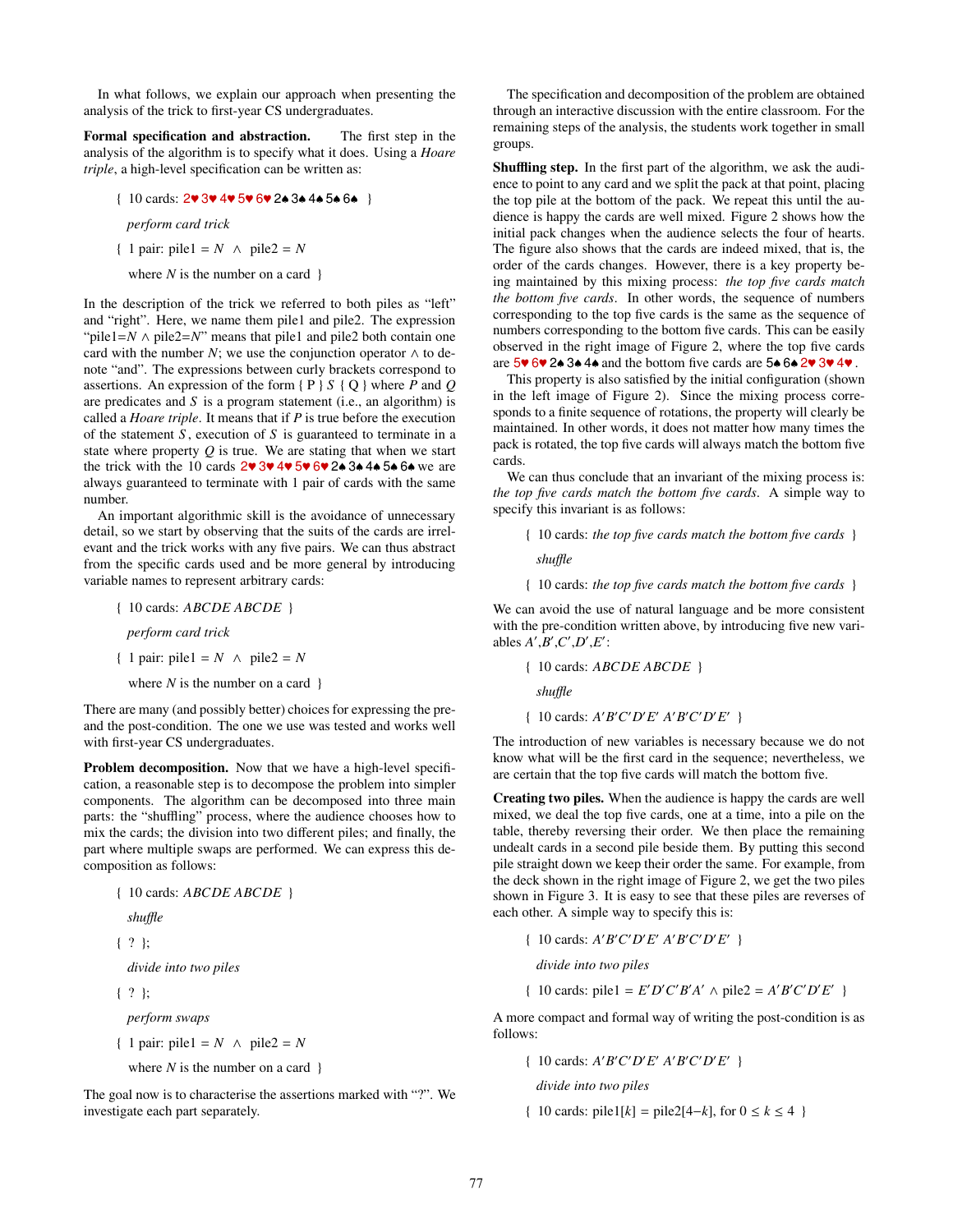The expression pile1[ $k$ ] denotes the  $k<sup>th</sup>$  card of pile1. We start counting at 0, so pile1[0] corresponds to the top card of pile1. Using this notation and naming the piles in Figure 3 as pile1 and pile2, we observe, for example, that pile1[0]=4=pile2[4 – 0] and  $pile1[4]=5=pile2[4-4].$ 

Performing swaps. The last step of the algorithm consists of an iterative process, where a number of swaps are done and the size of the two piles is reduced until the piles only have one card each. We start with two piles of the same size (that are reverses of each other) and we keep reducing the size of both piles by 1. Initially, in the first iteration, each pile contains 5 cards, so the audience has to perform 4 swaps. One card is removed from each pile, meaning that in the second iteration each pile contains 4 cards and the audience has to perform 3 swaps. More generally, if at a given iteration each pile contains *n* cards, the audience has to perform *n*−1 swaps. This can be modelled more precisely (but still at a high-level) as follows:

{ 10 cards: pile1[*k*] = pile2[4−*k*], for 0 ≤ *k* ≤ 4 } *swaps* := 4 ; *do swaps* ≥ 1 → Ask for number *j* where 0 ≤ *j* ≤ *swaps* ; Swap *j* cards in pile1 ; Swap *swaps*−*j* cards in pile2 ; Remove the top card from each pile ; *swaps* := *swaps*−1

*od*

{ 1 pair: pile1 =  $N \triangle$  pile2 =  $N$ 

where  $N$  is the number on a card  $\}$ 

We write  $do$  swaps  $\geq 1 \rightarrow \cdots$  *od* to express a loop that executes while  $swaps \geq 1$ . So, the loop terminates (and the trick ends) when no more swaps can be performed. Let us focus now on the step where cards are swapped. The step "*Swap j cards in* pile1" puts the card pile1[*j*] at the top of pile1, without affecting the relative order of the other cards. Similarly, the step "*Swap swaps*−*j cards in* pile2" puts the card pile2[*swaps*−*j*] at the top of pile2, without affecting the relative order of the other cards. As a result, after the swaps, the top cards on pile1 and pile2 are, respectively, pile1[*j*] and pile2[*swaps*−*j*]. We can easily observe this in the transition from Figure 3 to Figure 4. In Figure 3, we have pile1[3] =  $6\degree$  and  $pi$ le2[1] = 6 $\bullet$ . The two piles shown in Figure 4 are formed after the audience chooses to perform 3 swaps on the left pile (pile1) of Figure 3 and 1 swap on the right pile (pile2) of Figure 3. We can see that the cards  $6$  and  $6$  are now at the top; moreover, the relative order of the other cards is maintained.

Given that the initial value of *swaps* is 4, we conclude from the pre-condition that pile1[*j*] = pile2[*swaps*−*j*]. As a result, after the swaps are performed the top cards of both piles form a pair. So, after the step "*Remove the top card from each pile*", a pair is removed and the resulting piles are reverses of each other. This means that an invariant of the loop is the property that the piles are reverses of each other. Given that the value of *swaps* is decreased, we can formulate the invariant as

$$
pile1[k] = pile2[swaps-k], for 0 \le k \le swaps .
$$

As discussed before, the invariant is valid initially when each pile contains 5 cards. We have just discussed that the invariant is valid after each iteration, when the size of each pile decreases by 1. Therefore, the invariant will be valid on termination when each pile contains 1 card. So, on termination we will have two piles with one card each that are reverses of each other. This means that the two remaining cards must match! More formally, we observe that the final value of *swaps* is 0, so we can conclude immediately from the invariant that  $pi[0] = pile2[0]$ .

Further discussion. The formulation of the last step can be simplified by not introducing the variable *swaps*, because *swaps* can be determined by the number of cards in the piles. However, when presenting the trick, we feel that the introduction of variable *swaps* facilitates discussion; it also provides the opportunity to discuss program transformation: we often ask the students how can we rewrite the algorithm without using that variable.

As mentioned above, we target first-year CS undergraduates. For that reason, we avoid formalisms that students are not familiar with. If we were teaching more advanced students, we could use modular arithmetic to express the key properties of the algorithm and write more formal proofs of correctness.

# 3. PEDAGOGICAL COMMENTS

Although, in our experience, the recreational nature of card tricks naturally promotes student engagement, learning sessions still need to be planned considering psychological constraints on learning. In particular, sessions are more effective acknowledging that a) the attention of students is typically maintained for about 10 to 15 minutes, after which learning drops off rapidly; b) a change of activity every 15 minutes restores performance almost to the original level; and c) a period of consolidation at the end of the session greatly enhances retention [3].

We observed that the introduction of group work in the sessions on magic tricks contributes to their effectiveness. It is known that group work promotes active involvement and deep learning, mainly because it increases the amount of time that students spend thinking about conceptual ideas [16], encouraging discussion and negotiation of ideas and meaning. As stated in [17], "having to achieve practical outcomes as <sup>a</sup> group can lead to more understanding of processes due to having to plan explicitly, articulate and agree the next steps forward". Moreover, an important aspect of group work is that reflective aspects are sharpened because students readily identify each other's learning in <sup>a</sup> way they do not with top-down teacher-directed learning [3]. As part of a formal peer-review system, one of the sessions where we present the card trick described in the previous section was observed by another academic member of staff. In her written comments, the observer confirmed that engagement was positive: "Good student involvement and engagement from the start [...]" and "From where I was sitting (at the back) all students appeared engaged in the task".

The observer also wrote that "students responded well to questions". Our sessions are normally structured around questions (e.g., it is very common to start the discussion with the question "How can we specify this algorithm?" or "How can we decompose the problem into simpler and smaller problems?"). As [16] suggests, this gives the students the opportunity to exercise responsible choice in the method and content of study. Moreover, because often students suggest multiple correct ways of tackling the problem, they decide which path to follow; this gives them ownership of the learning process. Normally, the questions that we ask are *convergent*, i.e., there is a correct (or "best") answer in mind and students are steered towards that answer. This promotes *social construction of knowledge*, where learners contribute and agree on the structure as it emerges [3].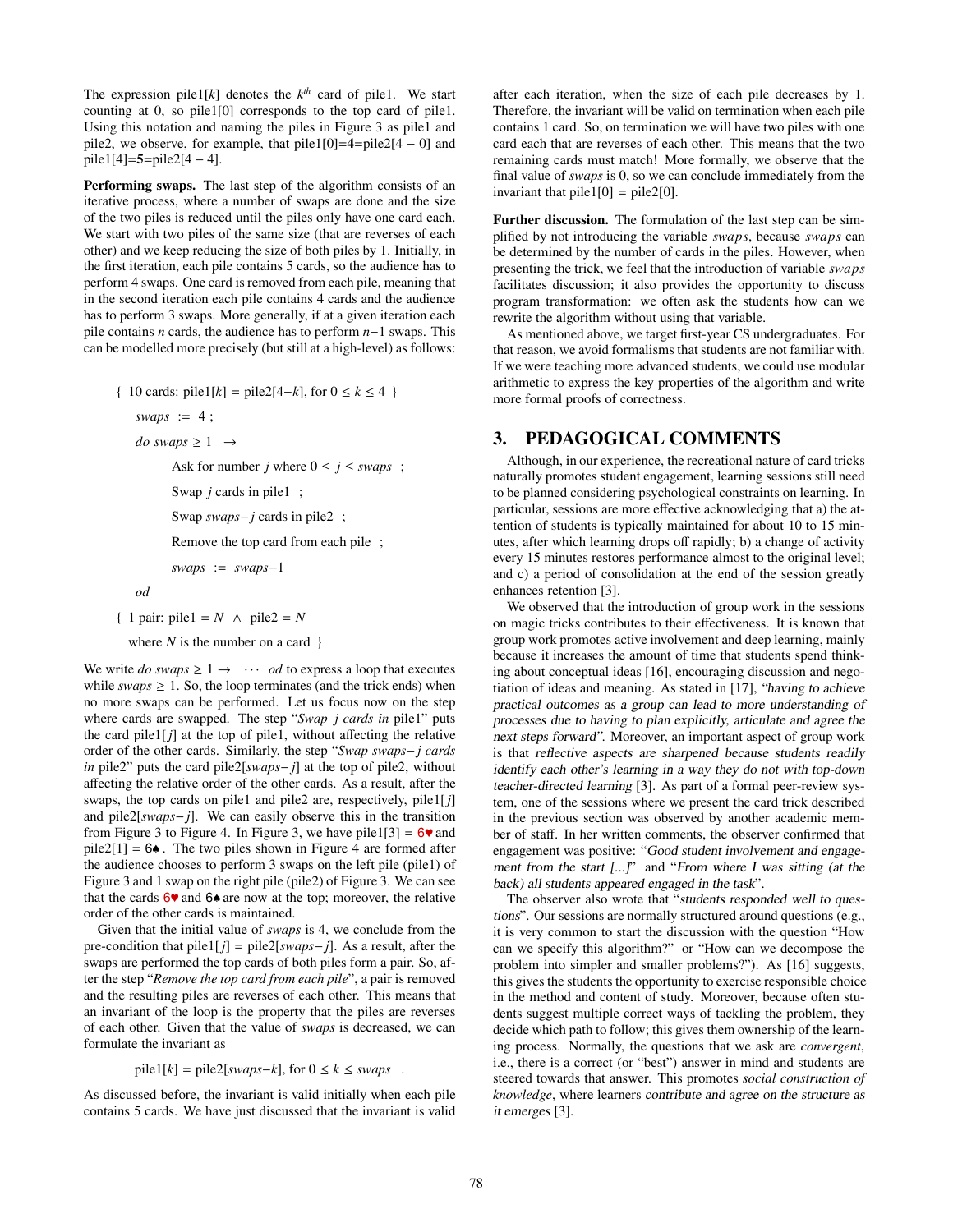# 4. EVALUATION

We have collected feedback from students to gain a better understanding of their opinion about the use of card tricks for teaching algorithmic skills. As part of a first-year undergraduate module on algorithms and data structures offered at Teesside University, we delivered a one-hour session on the card trick presented in Section 2. All the students enrolled in the module are studying for a BSc in Computer Science. Forty (40) students attended the session. They had the opportunity to work in small groups of two or three students. Each group had one deck of playing cards to replicate the trick.

The feedback was collected through an online, voluntary questionnaire that was completed by 23 students, in their own time outside the classroom. The questionnaire was made of six compulsory and three optional questions. Table 1 shows the first six questions and the average of the results on a Likert scale from 1 to 5, where 1 corresponds to *Strongly Disagree* and 5 corresponds to *Strongly Agree*.

The feedback is positive for all questions: the lowest average score is over 4.2 and the overall average score is a very encouraging 4.4. For questions 1, 4, and 6 there were no negative answers. This clearly suggests that students enjoyed the session and that they would like to have more sessions where card tricks are used to illustrate algorithmic concepts. It is also interesting to see that students found the use of real playing cards helpful to understand the algorithm. For questions 2 and 3, only one student disagreed with the statements. Another student disagreed with the statement in question 5. All other feedback for questions 2, 3, and 5 was either neutral or positive indicating that, although there is still room for improvement, the vast majority of students found the use of a card trick engaging, motivating, and a good way to learn and practise algorithmic skills. It is interesting to note that no student "Strongly disagreed" with any of the statements.

These results are encouraging and a good indication that card tricks are a good vehicle to teach important algorithmic skills.

The remaining three optional questions were more general:

1. *What did you like about this session? (If anything)*

(19 answers) Several students indicated the interactivity of the session as one of the highlights: "I enjoyed the interaction, by using objects to explain algorithms". Some students indicated that the session was entertaining and unique: "The uniqueness of the session. Nothing else done in this interesting manner". Being able to "visualise" the algorithm through the card trick seems to be appreciated by several students. One student wrote "Much more easier as <sup>I</sup> was able to see exactly how it worked instead of thinking how it worked and trying to get my head around previous tasks". Other answers regarding the visual aspect of the session included "The engagement within the lecture, and particularly the visualisation in which helped me understand the algorithm <sup>a</sup> lot better [sic]", and "I like the way that I could see the algorithm working". Another student wrote "<sup>I</sup> liked how well the use of the card trick was explained as the lecturer went through the steps clearly while demonstrating it in <sup>a</sup> practical way". One student answered that he liked "Everything". In addition, feedback indicates that card tricks can benefit students with certain learning difficulties: "<sup>I</sup> liked how <sup>I</sup> could visually engage with the lecture, having an auditory learning difficulty sometimes <sup>a</sup>ffects my ability to fully engage with new material so having <sup>a</sup> visual aid and something <sup>I</sup> could use with my hands helped me <sup>a</sup> lot".

- 2. *What did you dislike about this session? (If anything)* (10 answers) 7 answers did not point out anything wrong with the session, most answering "Nothing" or "N/A". One of these 7 students wrote "<sup>I</sup> didn't dislike anything really, it helped me understand algorithms <sup>a</sup> lot more". One student indicated that it "Would be nice if there were more cards"; we cannot be certain, but the student was possibly indicating that each student should be given one deck cards (instead of one deck per group). One considered the session "<sup>a</sup> bit fast-paced". Another one wrote an answer unrelated with the content of the session.
- 3. *Please provide any further comments or suggestions that can be used for improving this session. (If any)* (5 answers) Two students indicated that more hands-on demonstrations could be included in future sessions. One of these students wrote "More hands on as it makes it easier to understand the problem much quicker". The other one stated that other puzzles used throughout the module could also be demonstrated in a similar visual way. Another student wrote "<sup>I</sup> wouldn't just use card tricks. Keeping things different and interesting seems to help motivate people in my opinion". Two students did not provide suggestions, answering "None" and "N/A".

Overall the feedback was very positive and clearly the session was a positive experience for the students. All suggestions for improvement include a more frequent use of similar approaches to teaching.

### 5. RELATED WORK

The current leading work in this area is the cs4fn project [5], whose goal is to enthuse school students about computer science and teach advanced computing ideas. The project consists of a free magazine, live interactive shows and a popular webzine. More details about their work with card tricks can be found in the booklets [13, 14] and in the papers [4, 5]. The work presented in this paper was developed after attending a cs4fn presentation where the card trick "Are you psychic?" was shown. We enjoyed it so much that we decided to add more formality to the presentation of the trick and test it with our first-year undergraduate students. We also extended the presentation to include other algorithmic concepts, such as pre- and post-conditions and problem decomposition. In [4], the authors write that their "target audience has been school students but the approach, with more formality added, could also be used to illustrate theory to university students too. We leave this as further work.". Our work contributes towards this suggestion.

Other related work includes the CS Unplugged project [2], who were pioneers in using magic to teach computing and algorithms. In [11], a trick for demonstrating binary numbers is shown and in [9, 10] a variety of tricks are used to demonstrate topics that include algorithms, modular arithmetic, and binary encoding.

A related line of work is the use of recreational problems to teach computer science. In [12], for example, the authors advocate a wider use of recreational problems in teaching design and analysis of algorithms. In [6], the authors introduce a sample syllabus and course material for engineering and computer science, using a puzzle-based learning approach; the main book on this approach is [15]. In [1], the author presents a problem-based approach to algorithmic problem solving, where all the problems have a recreational flavour. A similar approach is followed in [8], where principles and techniques of algorithmic problem solving are exemplified using recreational problems.